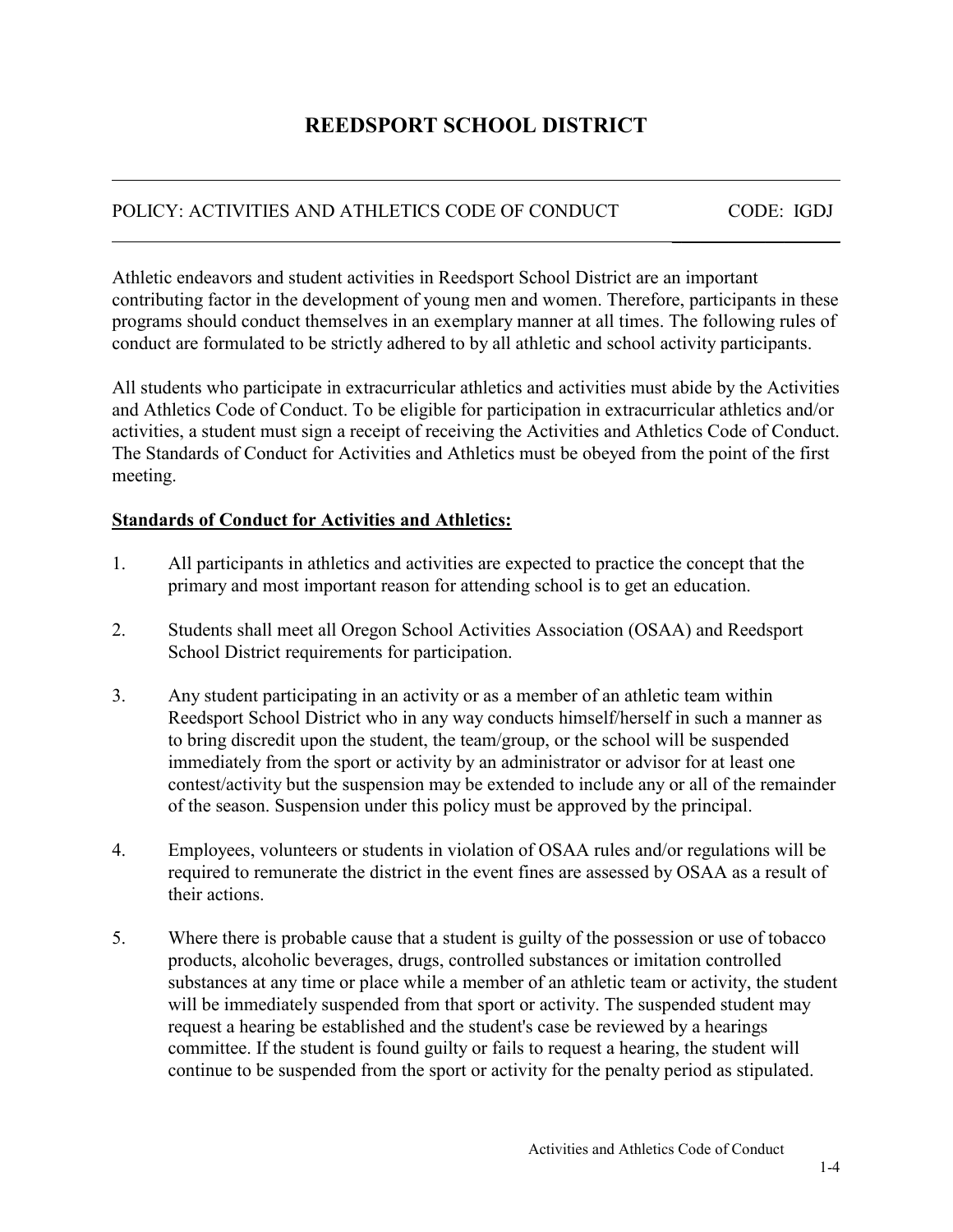- 6. When a student decides to quit a sport or activity, the student should consult with the coach or advisor and by mutual agreement, the student will be dropped from the sport/activity. If the student wishes to join another team/activity, the student can do so only when the coaches or activity advisors involved confer and have reached a mutually acceptable decision.
- 7. A student who misuses the facilities and/or equipment at the student's disposal will be subject to suspension. This includes, but is not limited to, taking school materials for personal use (jersey, balls, etc.) If the student is caught with school materials, the student will be suspended from the sport or activity for a length of time determined by the athletic director or activity advisor.
- 8. Students will maintain neat appearance, promote good hygienic standards and for safety purposes, abide by regulations regarding hair length and facial hair, where applicable. Individual coaches may enforce more stringent regulations if they are written and approved by the athletic director and building principal before the season begins.
- 9. Students must be in attendance at school all day, each day, when practices, activities or contests are held, unless the absence is pre-arranged or excused through the athletic director. A student must be in all afternoon classes on Friday to be eligible to participate in Saturday activities unless pre-arranged approval is granted through the athletic director.
- 10. The coach of a sport or the advisor of an activity has the prerogative of recommending suspension of participation of any student who the coach/advisor believes is not abiding by the above stated rules and/or any additional school rules which apply to the general student body.
- 11. Transportation for participants to and from out-of-town contests/activities is provided by the school district. Team members are to travel with the team to the out-of-town contests/activities and also return with the team. The only exception will be with prior parental arrangement or with personal arrangement by the parent with the coach/advisor allowing the parent to provide return transportation. The coach/advisor will make the final decision.
- 12. A student is expected to practice with the team when suspended for a drug/alcohol/tobacco suspension. A student may not practice when academically ineligible or suspended from school for disciplinary procedures.
- 13. Participating students at Reedsport High School will be passing all classes or be earning a 2.0 G.P.A. for the previous grading semester.
	- a. Participants must meet minimum OSAA eligibility requirements when applicable.
	- b. Eligibility requirements will be checked at the end of each semester.
	- c. Students ineligible after one semester will be ineligible until the next grading period, unless incompletes are made up.
	- d. Objections may be appealed.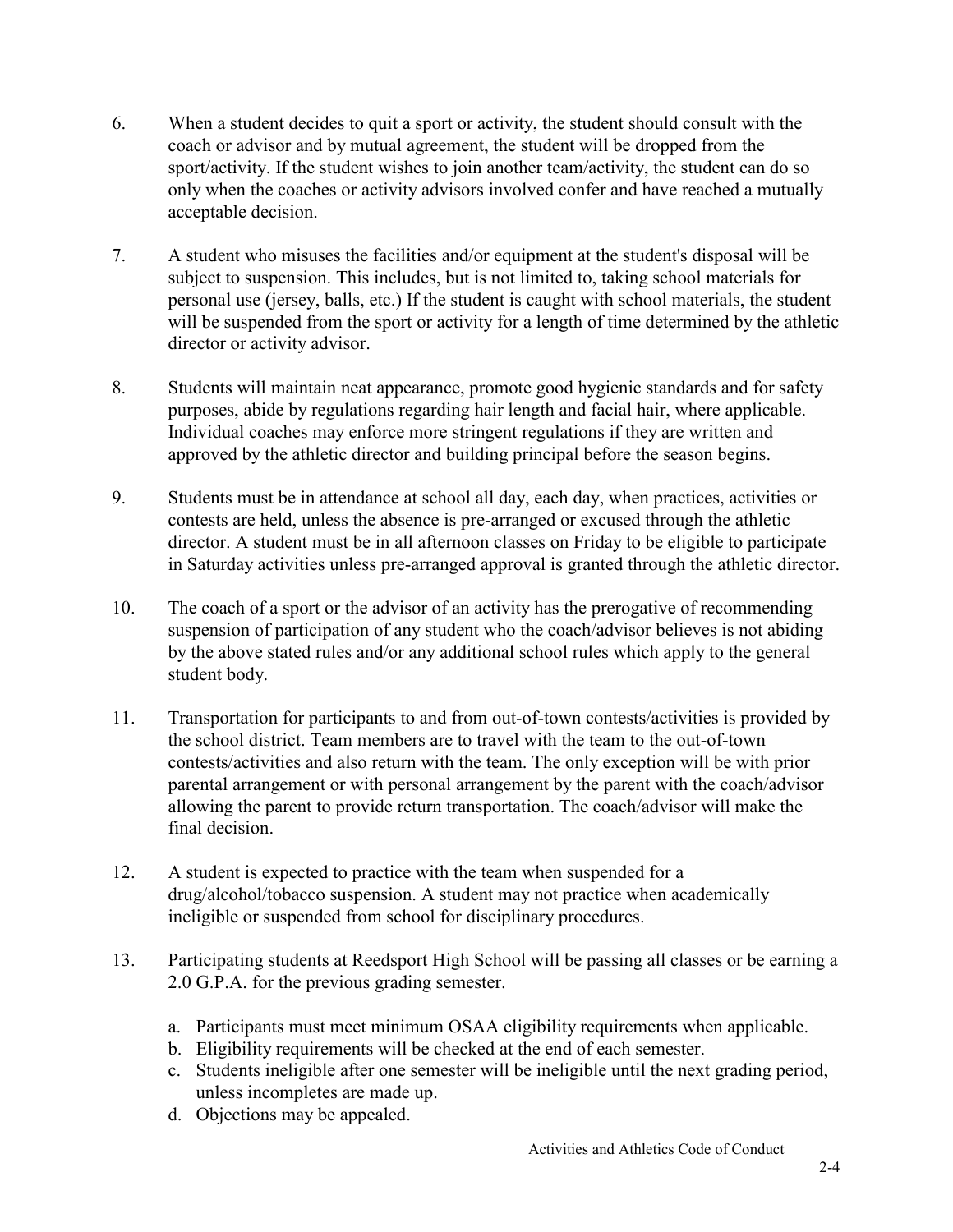14. Participating students in the junior high will be required to conform to academic and behavioral guidelines. The superintendent will ensure that a procedure for administering academic and behavioral guidelines is distributed to the parents and students prior to a students participating in activities and athletics (refer to IGDJ-AR).

#### **Penalty for Alcohol/Drug Violations**

Where there is probable cause that a student is guilty of the possession or use of alcoholic beverages, drugs, controlled substances, and imitation controlled substances, the student will be suspended from the sport or activity and the penalty applied as documented below.

For the first violation the student will be suspended for the remainder of the current season and the next season. The student may be reinstated after a full six weeks if he/she:

- 1. Completes an alcohol/drug assessment;
- 2. Complies with the treatment program as delineated by the assessment professional;
- 3. Meets the treatment schedule as developed; and
- 4. Signs a release of information allowing the assessment professional and school official to exchange information regarding student behavior.
- 5. Fulfills his/her practice obligation to his/her team/activity.

The cost of the assessment, counseling sessions, and any follow-up is the responsibility of the student and the parent/guardian.

The penalty period does not end with the sport or activity season, but continues regardless of seasons ending or beginning. If the prescribed treatment program extends beyond the suspension period, the student must continue in the program to be eligible to participate in sports and activities.

A second infraction of the alcohol/drug standard during the remainder of the school year will result in the student losing all extracurricular participation privileges for the remainder of the next three sport/activity seasons. A third positive result will result in the loss of participation privileges for the next two years from the time of the third offense.

#### **Penalty for Tobacco Violations**

Where there is probable cause that a student is guilty of the possession or use of tobacco products the following suspensions from the sport or activity shall apply:

For a first offense the student will be suspended for two weeks. For a second offense the student will be ineligible to play for the remainder of the season and the next nine weeks. For a third offense the student will be ineligible to play for two years.